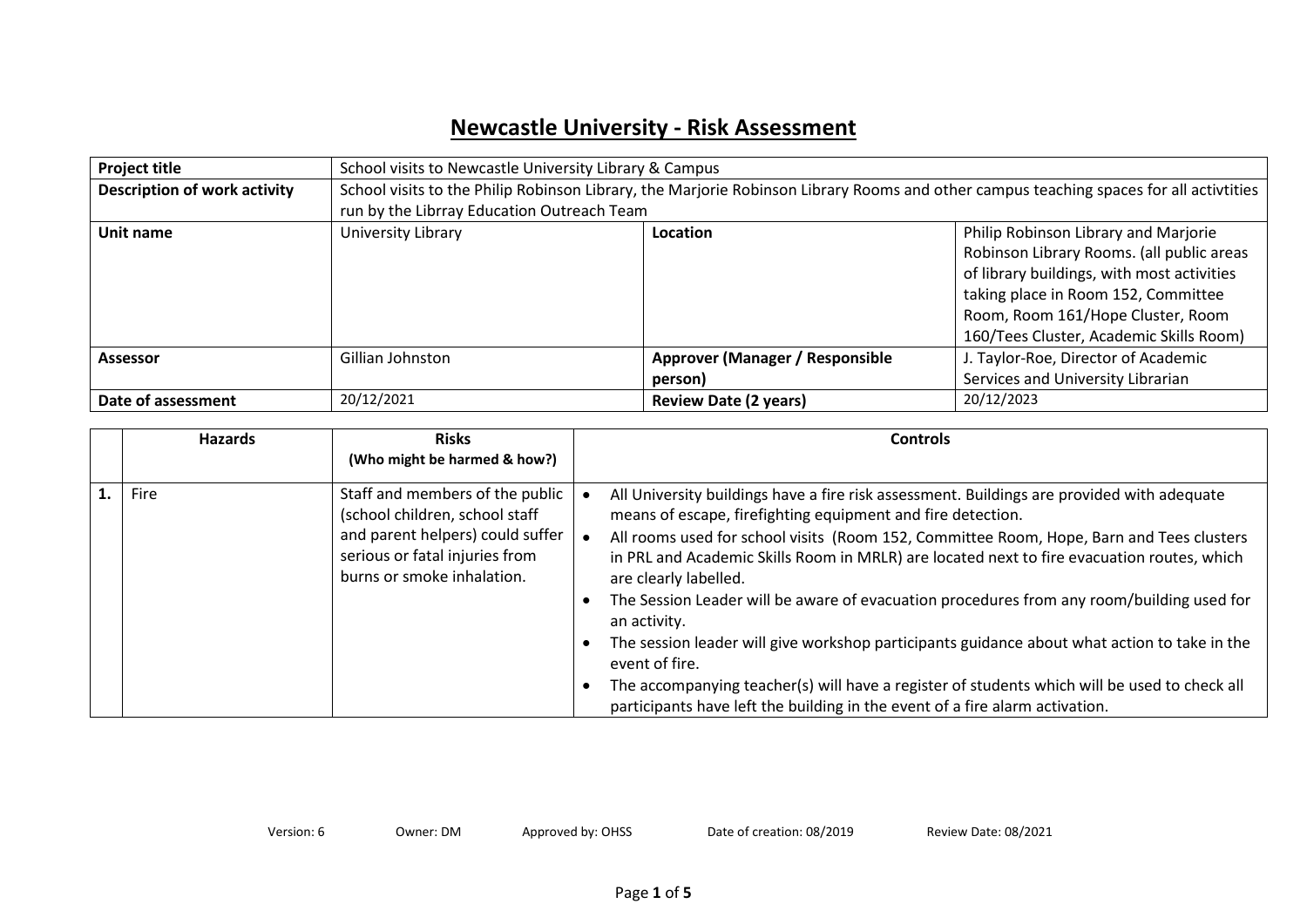|    | <b>Hazards</b>         | <b>Risks</b>                                                                                                                                                                   | <b>Controls</b>                                                                                                                                                                                                                                                                                                                                                                                                                                                                                                                                                                                                                                                                                                                                                                                                                                                                                                                                                                                                                                                                                                                                                                                                                                                                                                                                                                                                                                                                                                                    |  |
|----|------------------------|--------------------------------------------------------------------------------------------------------------------------------------------------------------------------------|------------------------------------------------------------------------------------------------------------------------------------------------------------------------------------------------------------------------------------------------------------------------------------------------------------------------------------------------------------------------------------------------------------------------------------------------------------------------------------------------------------------------------------------------------------------------------------------------------------------------------------------------------------------------------------------------------------------------------------------------------------------------------------------------------------------------------------------------------------------------------------------------------------------------------------------------------------------------------------------------------------------------------------------------------------------------------------------------------------------------------------------------------------------------------------------------------------------------------------------------------------------------------------------------------------------------------------------------------------------------------------------------------------------------------------------------------------------------------------------------------------------------------------|--|
|    |                        | (Who might be harmed & how?)                                                                                                                                                   |                                                                                                                                                                                                                                                                                                                                                                                                                                                                                                                                                                                                                                                                                                                                                                                                                                                                                                                                                                                                                                                                                                                                                                                                                                                                                                                                                                                                                                                                                                                                    |  |
|    |                        |                                                                                                                                                                                | All school visits are noted in the reception diary for reference by evacuation coordinator in<br>$\bullet$<br>case of emergency.<br>A briefing will be provided at the beginning of the event which will include telling participants<br>what to do and where to go in the event of a fire alarm activation.<br>Participants will be told not use the lifts in the event of a fire alarm activation.<br>$\bullet$<br>Participants asked to notify any disability in advance so that a personal emergency<br>$\bullet$<br>evacuation plan (PEEP) can be created for them.                                                                                                                                                                                                                                                                                                                                                                                                                                                                                                                                                                                                                                                                                                                                                                                                                                                                                                                                                           |  |
| 2. | Slips, Trips and Falls | Staff or members of the public<br>(school children, school staff<br>and parent helpers) could be<br>injured if they trip over objects,<br>trip on stairs or slip on spillages. | The library and rooms in which the workshop takes place will be tidy, in good repair and free<br>$\bullet$<br>of obstructions. Rooms will be checked for their appropriateness to the target audience and<br>also potential issues of accessibility e.g. wheelchair access, fire escapes/ existence of<br>induction loops.<br>Adequate space will be provided for participants to spread out to complete exercises.<br>Session Leaders are responsible for checking room capacity and must ensure that capacity is<br>not exceeded.<br>No trailing cables or obstructions in walkways. Any cable will be secured to the floor using<br>adhesive tape or cable protectors where possible.<br>Participants will be reminded to store coats and bags appropriately to keep walkways clear.<br>$\bullet$<br>Good lighting is provided at the venue.<br>$\bullet$<br>Steps and changes in level are highlighted.<br>$\bullet$<br>Pupils will be supervised during tour of library (1 adult: 15 pupils for over 16s and 1 adult: 10<br>$\bullet$<br>pupils for under 16s) and possibility of slips/falls on stair wells pointed out.<br>Under 16s will be supervised at 1:10 ratio at all times during their visit.<br>$\bullet$<br>Any spillages will be cleaned up promptly.<br>$\bullet$<br>Cleaning staff always use up to date Health and Safety signage throughout the building to<br>$\bullet$<br>warn of potential hazards.<br>Session leaders aware of location of first aid kits and how to contact first aiders.<br>$\bullet$ |  |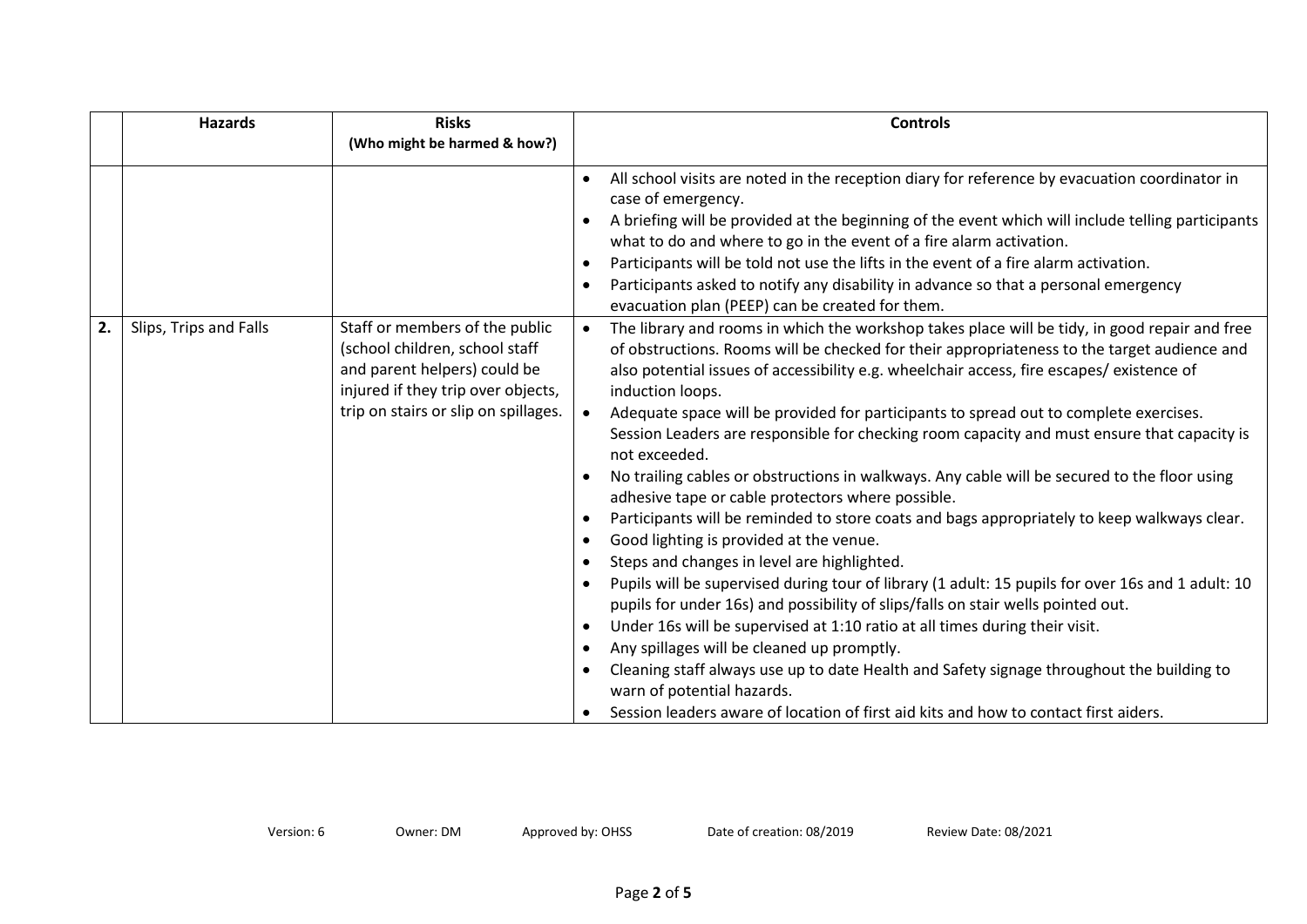|    | <b>Hazards</b>                                                      | <b>Risks</b><br>(Who might be harmed & how?)                                                                                                                                                                                                                                                                                  | <b>Controls</b>                                                                                                                                                                                                                                                                                                                                                                                                                                                                                                                                                                                                                                                                                                                                                                                                                                                                                                                                                                                                                        |
|----|---------------------------------------------------------------------|-------------------------------------------------------------------------------------------------------------------------------------------------------------------------------------------------------------------------------------------------------------------------------------------------------------------------------|----------------------------------------------------------------------------------------------------------------------------------------------------------------------------------------------------------------------------------------------------------------------------------------------------------------------------------------------------------------------------------------------------------------------------------------------------------------------------------------------------------------------------------------------------------------------------------------------------------------------------------------------------------------------------------------------------------------------------------------------------------------------------------------------------------------------------------------------------------------------------------------------------------------------------------------------------------------------------------------------------------------------------------------|
| 3. | Vehicles                                                            | Staff or members of the public<br>(school children, school staff<br>and parent helpers) could be<br>injured if they are struck by<br>bicycles or vehicles.                                                                                                                                                                    | Participants will be advised to use public transport to get to and from the campus. If<br>$\bullet$<br>travelling by coach, coach drop off point outside the Great North Museum will be used. If<br>travelling by school mini bus, teacher must make arrangements for parking on campus in<br>advance of visit.<br>The campus is designed to segregate pedestrians from vehicles as far as possible.<br>Pupils will be accompanied by adults (1 adult: 15 pupils for over 16s and 1 adult: 10 pupils for<br>$\bullet$<br>under 16s) when walking to and from the library across campus.<br>Estates Support Service work with staff and students to promote responsible cycling.<br>$\bullet$<br>Pedestrian Crossings will be used when crossing roads.<br>$\bullet$                                                                                                                                                                                                                                                                    |
| 4. | Activities undertaken and<br>materials used in outreach<br>sessions | Staff or members of the public<br>(school children, school staff<br>and parent helpers) could have<br>pre-existing medical conditions<br>(such as asthma, eczema and<br>dermatitis) exacerbated by<br>walking round the library/<br>campus and by materials used<br>in the session e.g. dust from the<br>handling collection. | Standard activities are low risk and do not involve physical exertion or dangerous materials.<br>$\bullet$<br>Participants will have minimal exposure to dust and irritants from old books and documents.<br>$\bullet$<br>Any different/higher risk activtities will have their own, separate risk assessment.<br>$\bullet$<br>Session leader will give verbal warning about nature of handling collection and risk of dust<br>and of trapping fingers, sharp edges etc.<br>First aiders are available at the venue and all security staff are first aid trained.<br>$\bullet$<br>Session Leaders are either first aid trained or know how to contact a first aider.<br>$\bullet$<br>Teachers remain responsible for their students at all times and must keep a register of<br>$\bullet$<br>participant names which includes details of any medical conditions/ special needs/ food<br>allergies and emergency contact number of parent/guardian.<br>The city centre location means emergency services are usually readily available. |
| 5. | <b>Burns and scalds</b>                                             | Staff or members of the public<br>(school children, school staff<br>and parent helpers) could<br>could suffer burns from<br>spillages of hot drinks from                                                                                                                                                                      | Cups of hot drinks from Café are not over filled. Lids and insulated sleeves are provided for<br>$\bullet$<br>plastics cups.<br>Water boilers are operating correctly and maintained by Eat@ staff.<br>$\bullet$<br>Participants are instructed not to take drinks into computing clusters.<br>$\bullet$<br>Hot water warning signs or thermostatic mixing valves provided to washbasins.                                                                                                                                                                                                                                                                                                                                                                                                                                                                                                                                                                                                                                              |

Version: 6 Owner: DM Approved by: OHSS Date of creation: 08/2019 Review Date: 08/2021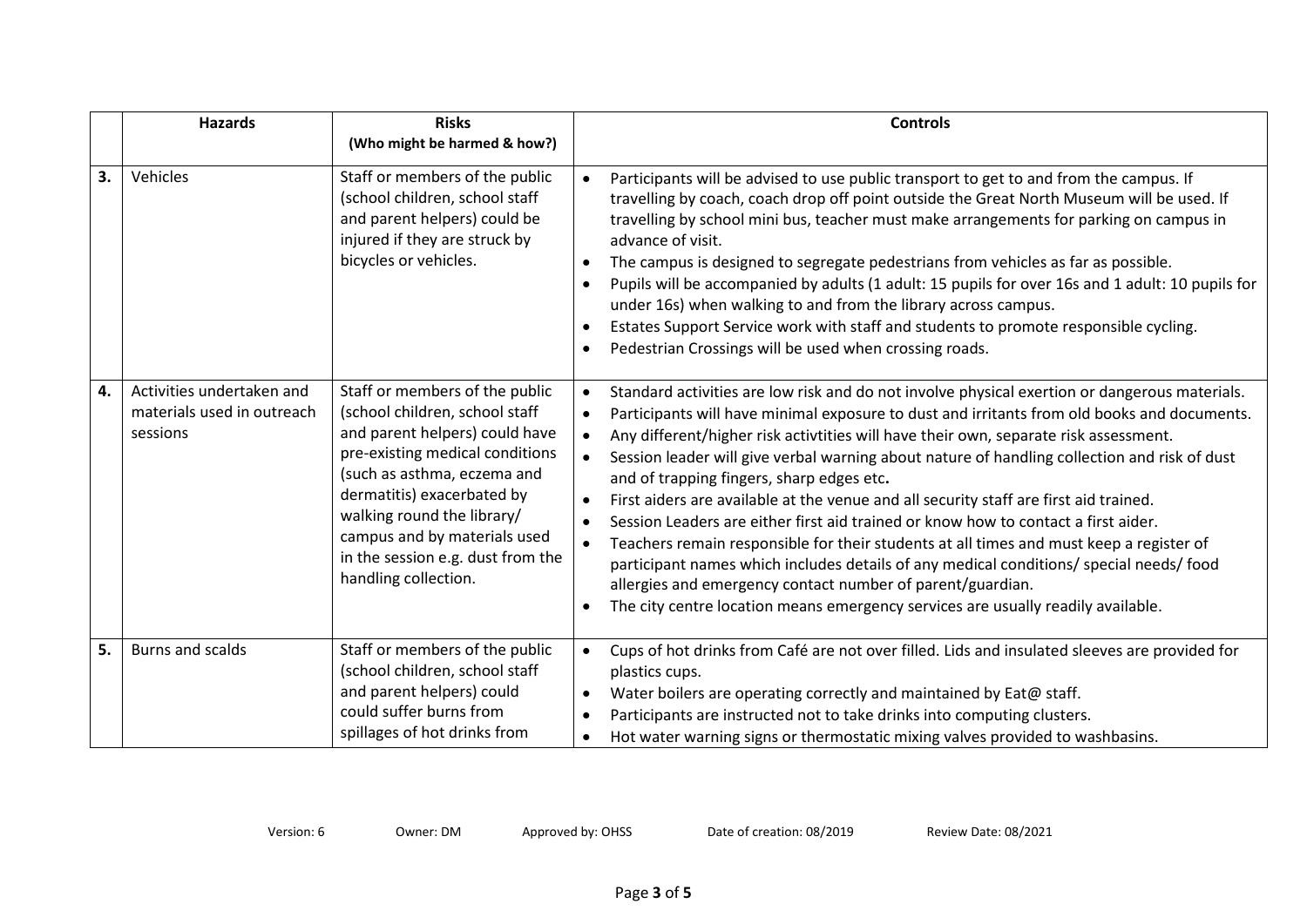|    | <b>Hazards</b>                                                                        | <b>Risks</b><br>(Who might be harmed & how?)                                                                                                                                                    | <b>Controls</b>                                                                                                                                                                                                                                                                                                                                                                                                                                                                                                                                                                                                                                                                                                                                                                                                                                                                                                                                                                                                                                                                                                                                                                                                                                                                                                         |  |
|----|---------------------------------------------------------------------------------------|-------------------------------------------------------------------------------------------------------------------------------------------------------------------------------------------------|-------------------------------------------------------------------------------------------------------------------------------------------------------------------------------------------------------------------------------------------------------------------------------------------------------------------------------------------------------------------------------------------------------------------------------------------------------------------------------------------------------------------------------------------------------------------------------------------------------------------------------------------------------------------------------------------------------------------------------------------------------------------------------------------------------------------------------------------------------------------------------------------------------------------------------------------------------------------------------------------------------------------------------------------------------------------------------------------------------------------------------------------------------------------------------------------------------------------------------------------------------------------------------------------------------------------------|--|
|    |                                                                                       | café, from hot water in toilet<br>washbasins and from radiators<br>or other heating equipment.                                                                                                  | Radiators are main form of heating. No use of gas powered or heating equipment with naked<br>$\bullet$<br>flames.                                                                                                                                                                                                                                                                                                                                                                                                                                                                                                                                                                                                                                                                                                                                                                                                                                                                                                                                                                                                                                                                                                                                                                                                       |  |
| 6. | Vulnerbale groups<br>(children and young<br>people) in public buildings<br>and spaces | School children could suffer<br>physical, emotional or sexual<br>harm from people they come<br>into contact with during their<br>visist including staff, students<br>and member sof the public) | The University will comply with with the Univerity's Safeguarding Policy: Safeguarding<br><b>Policy.pdf (sharepoint.com)</b><br>Participants under 18 remain the responsibility of their teacher at all times and a teacher is<br>$\bullet$<br>required to remain in the Library for the duration of their visit. Students age 16 or over will<br>be allowed to move around the Library building unaccompanied to locate resources but will<br>be provided with plans of the building.<br>Participants aged under 16 will be accompanied by their teacher or other responsible adult<br>at all times.<br>Event organisers will liaise with teachers or other responsible adults in advance of events to<br>$\bullet$<br>ensure safeguarding is considered.<br>Where appropriate, staff working with children will have enhanced DBS checks.<br>$\bullet$<br>Staff have been told to avoid 1:1 contact with participants. If a situation arises where a<br>$\bullet$<br>participant needs to be taken away from the group, staff must ensure there is another adult<br>present.<br>The main Reception will be identified as a lost and found area/ meeting point in case<br>students and staff become separated.<br>Reception staff will be informed of any visit and offer support/directions/advice when<br>requested. |  |
| 7. | Covid-19                                                                              | Staff or members of the public<br>(school children, school staff<br>and parent helpers) could<br>contract or spread Covid-19 by<br>visiting a busy public space.                                | Wearing of face masks indoors is heavily encouraged by email communication to attendees<br>$\bullet$<br>prior to the event and in the event programme.<br>Staff will encourage attendees to use masks indoors while on campus. Masks will be available<br>to attendees that do not have their own.                                                                                                                                                                                                                                                                                                                                                                                                                                                                                                                                                                                                                                                                                                                                                                                                                                                                                                                                                                                                                      |  |